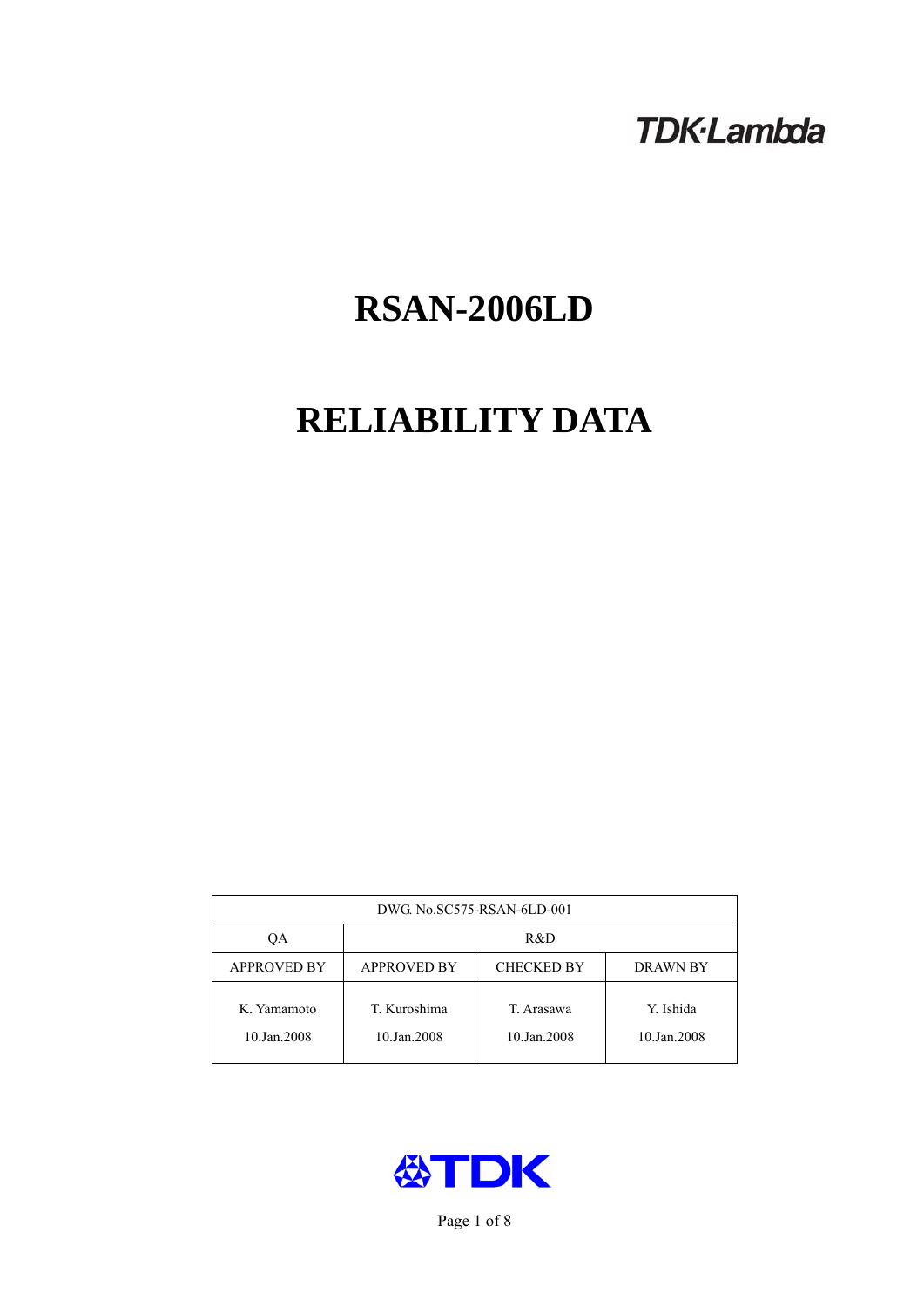#### **RSAN-2006LD**

## **I N D E X**

|                                     | Page   |
|-------------------------------------|--------|
| 1. Calculated Values of MTBF        | Page-3 |
| 2. Vibration Test                   | Page-4 |
| 3. Heat Cycle Test                  | Page-5 |
| 4. Humidity Test                    | Page-6 |
| 5. High Temperature Resistance Test | Page-7 |
| 6. Low Temperature Storage Test     | Page-8 |

The following data are typical values. As all units have nearly the same characteristics, the data to be considered as ability values.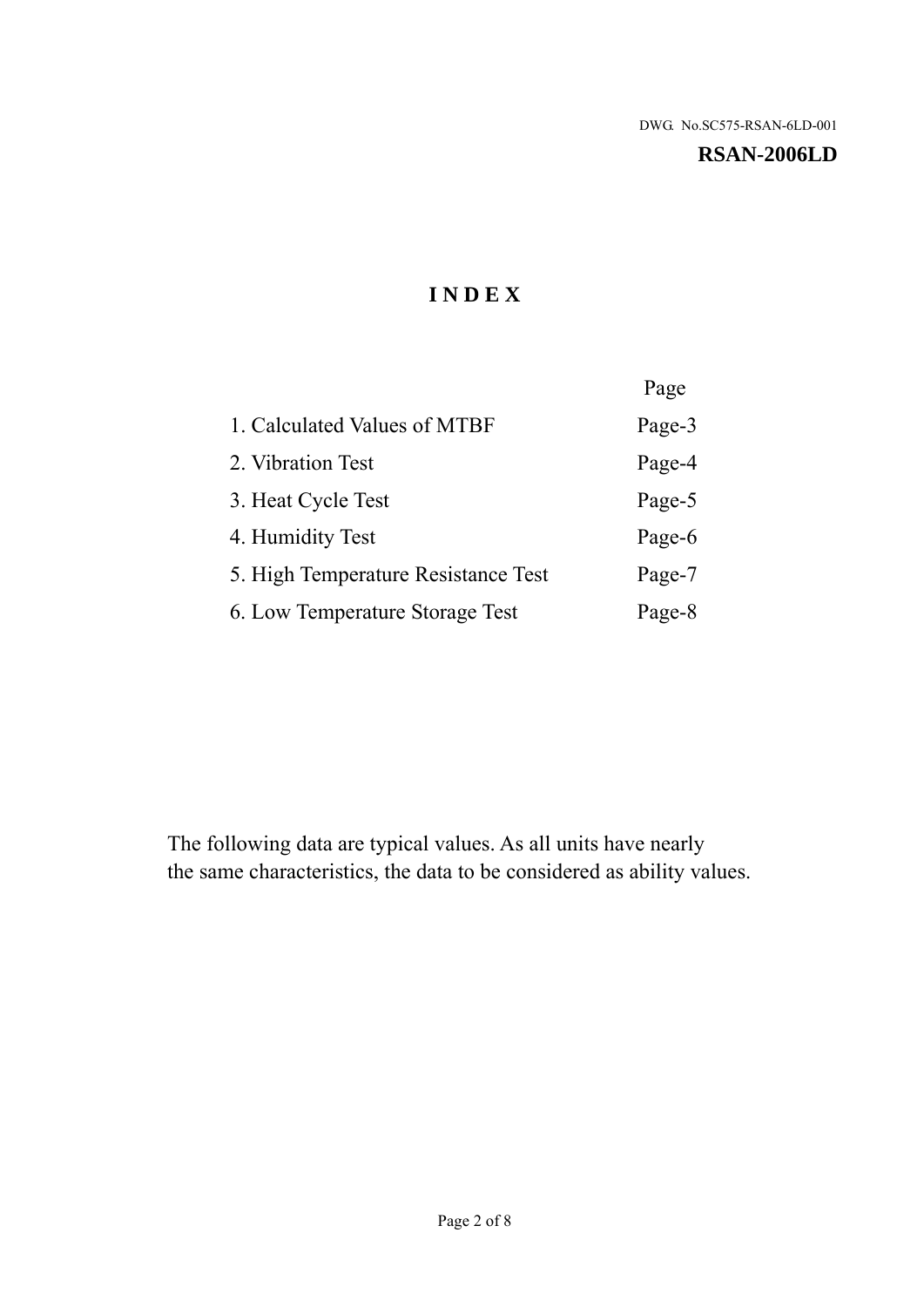**RSAN-2006LD** 

1. Calculated values of MTBF

MODEL : RSAN-2006LD

(1) Calculating Method

 Calculated based on parts stress reliability projection of MIL-HDBK-217F NOTICE2.

Individual failure rates  $\lambda$  G is given to each part and MTBF is calculated by the count of each part.

$$
MTBF = \frac{1}{\lambda_{\text{equip}}} = \frac{1}{\sum_{i=1}^{n} N_i (\lambda_G \pi_Q)_i} \times 10^6 \text{ (hours)}
$$

| $\lambda$ equip | : Total equipment failure rate (Failure / $10^6$ Hours)                   |
|-----------------|---------------------------------------------------------------------------|
| $\lambda$ G     | : Generic failure rate for the $\hbar$ generic part                       |
|                 | (Failure/ $10^6$ Hours)                                                   |
| Ni              | : Quantity of <i>i</i> th generic part                                    |
| N               | : Number of different generic part categories                             |
| $\pi Q$         | : Generic quality factor for the <i>i</i> th generic part ( $\pi Q = 1$ ) |
|                 |                                                                           |

- (2) MTBF Values
	- GF : Ground, Fixed

 $MTBF = 12,162,491$  (Hours)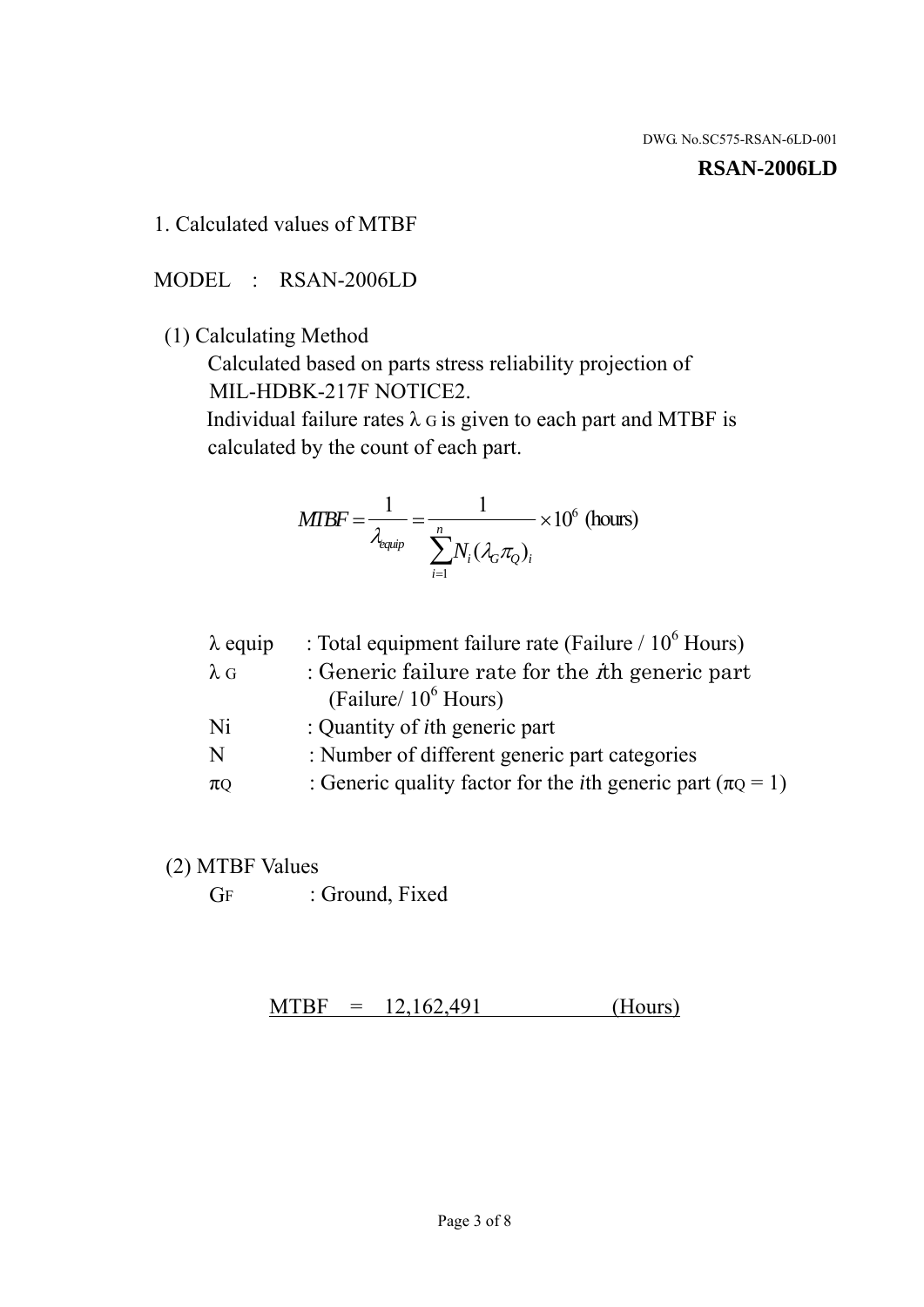#### **RSAN-2006LD**

2. Vibration Test

#### MODEL : RSAN-2006LD (Representation Product : RSEN-2030D)

- (1) Vibration Test Class Frequency Variable Endurance Test
- (2) Equipment Used Controller VS-1000-6, Vibrator 905-FN ( IMV CORP.)
- (3) The Number of D.U.T. (Device Under Test) 5 units
- (4) Test Condition
	- · Frequency : 10~55Hz
	- $\cdot$  Acceleration : 9.8m/s<sup>2</sup>, Sweep for 1 min.
	- · Dimension and times : X, Y and Z directions for 1 hour each.

### (5) Test Method

Fix the D.U.T. on the fitting-stage

## (6) Test Results

PASS

#### Typical Sample Data

| . .                           |                                 |                   |                     |                     |
|-------------------------------|---------------------------------|-------------------|---------------------|---------------------|
| Check item                    | Spec.                           |                   | <b>Before Test</b>  | After Test          |
| Attenuation (dB)              | Differential Mode: 25dBmin.     | $0.4$ MHz         | 38.80               | 39.10               |
|                               |                                 | 30 MHz            | 56.51               | 55.42               |
|                               | Common Mode: 25dBmin.           | 2 MHz             | 36.23               | 36.01               |
|                               |                                 | 30 MHz            | 37.14               | 36.63               |
| Leakage Current (mA)          | $1mA$ max. $(250V, 60Hz)$       | Line1             | 0.41                | 0.40                |
|                               |                                 | Line <sub>2</sub> | 0.41                | 0.40                |
| DC Resistance $(m\Omega)$     | $6m \Omega$ max.                |                   | 3.62                | 3.60                |
| <b>Test Voltage</b>           | $L-L: 1768Vdc$ 60s.             |                   | OK                  | OK.                 |
|                               | $L-E$ : 2500Vac 60s.            |                   |                     |                     |
| Isolation Resistance ( $MQ$ ) | $100M \Omega$ min. (500Vdc 60s) |                   | $4.0 \times 10^{6}$ | $4.0 \times 10^{6}$ |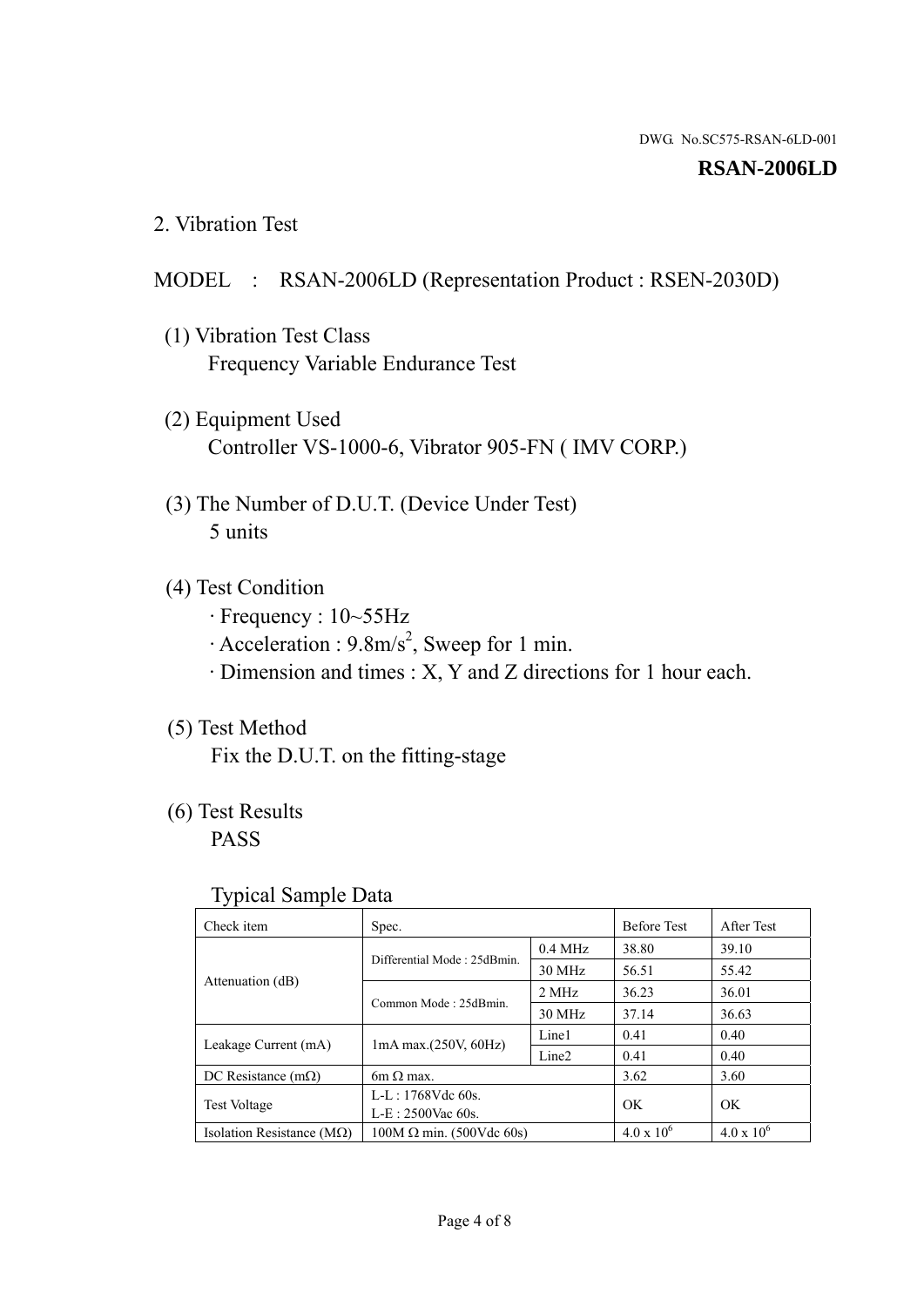1 cycle

30min.

3min.

30min.

3. Heat Cycle Test

## MODEL : RSAN-2006LD (Representation Product : RSEN-2030)

- (1) Equipment Used TEMPERATURE CHAMBER TSA-71H-W (ESPEC CORP.)
- (2) The Number of D.U.T. (Device Under Test) 5 units
- (3) Test Conditions
	- · Ambient Temperature : -25~+85°C · Test Cycles : 100cycles
- (4) Test Method

 Before the test check if there is no abnormal characteristics and put the D.U.T. in the testing chamber. Then test it in the above cycles, After the test is completed leave it for 1 hour at room temperature and check it if there is no abnormal each characteristics.

 $+85$ °C

 $-25$ °C

(5) Test Results

PASS

| <b>Typical Sample Data</b> |  |  |
|----------------------------|--|--|
|----------------------------|--|--|

| Check item                         | Spec.                           |                   | <b>Before Test</b> | After Test        |
|------------------------------------|---------------------------------|-------------------|--------------------|-------------------|
|                                    | Differential Mode: 25dBmin.     | $0.4$ MHz         | 40.06              | 40.06             |
|                                    |                                 | 30 MHz            | 55.64              | 57.12             |
| Attenuation (dB)                   | Common Mode: 25dBmin.           | 2 MHz             | 35.40              | 36.74             |
|                                    |                                 | 30 MHz            | 37.70              | 37.36             |
| Leakage Current (mA)               | $1mA$ max. $(250V, 60Hz)$       | Line1             | 0.41               | 0.49              |
|                                    |                                 | Line <sub>2</sub> | 0.42               | 0.48              |
| DC Resistance $(m\Omega)$          | 6m $\Omega$ max.                |                   | 3.48               | 3.22              |
| <b>Test Voltage</b>                | $L-L: 1768Vdc$ 60s.             |                   | OK                 | OK                |
|                                    | $L-E: 2500$ Vac 60s.            |                   |                    |                   |
| Isolation Resistance ( $M\Omega$ ) | $100M \Omega$ min. (500Vdc 60s) |                   | $9.5 \times 10^5$  | $9.4 \times 10^5$ |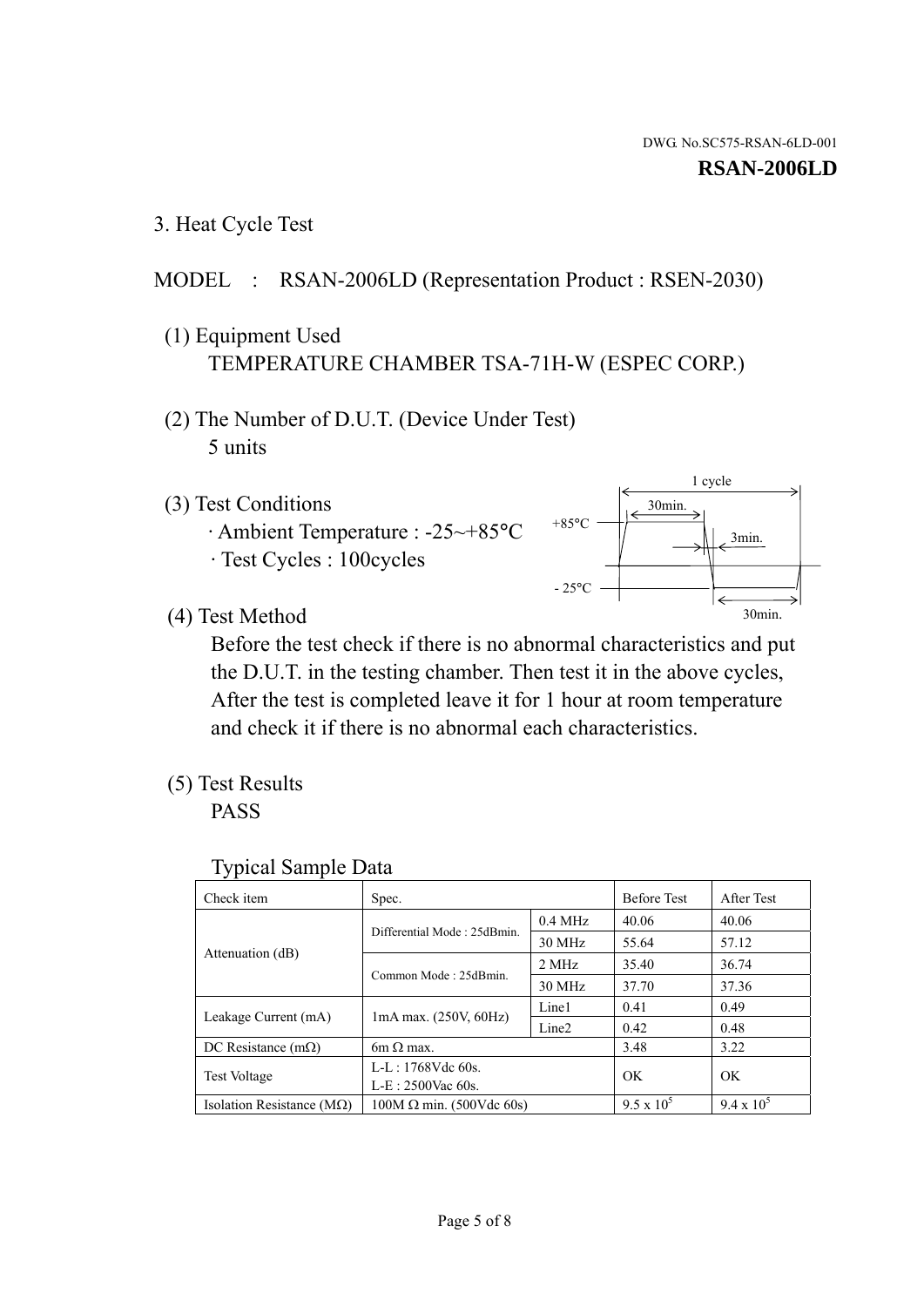4. Humidity Test

### MODEL : RSAN-2006LD (Representation Product : RSEN-2030)

- (1) Equipment Used TEMP. & HUMID. CHAMBER PR-4KT (ESPEC CORP.)
- (2) The Number of D.U.T. (Device Under Test) 5 units

### (3) Test Conditions

- · Ambient Temperature : +40°C
- · Test Time : 500 hours
- · Ambient Humidity : 90~95% RH No Dewdrop

### (4) Test Method

 Before the test check if there is no abnormal characteristics and put the D.U.T. in the testing chamber. Then test it in the above conditions. After the test is completed leave it for 1 hour at room temperature and check it if there is no abnormal each characteristics.

### (5) Test Results

PASS

| . .                                |                                 |                   |                     |                     |
|------------------------------------|---------------------------------|-------------------|---------------------|---------------------|
| Check item                         | Spec.                           |                   | <b>Before Test</b>  | After Test          |
| Attenuation (dB)                   | Differential Mode: 25dBmin.     | $0.4$ MHz         | 40.92               | 39.42               |
|                                    |                                 | 30 MHz            | 57.38               | 55.62               |
|                                    | Common Mode: 25dBmin.           | 2 MHz             | 36.16               | 36.22               |
|                                    |                                 | 30 MHz            | 37.34               | 37.92               |
| Leakage Current (mA)               | $1mA$ max. $(250V, 60Hz)$       | Line1             | 0.42                | 0.41                |
|                                    |                                 | Line <sub>2</sub> | 0.42                | 0.43                |
| DC Resistance (m $\Omega$ )        | $6m \Omega$ max.                |                   | 3.62                | 3.58                |
| <b>Test Voltage</b>                | $L-L: 1768Vdc$ 60s.             |                   | OK                  |                     |
|                                    | $L-E$ : 2500Vac 60s.            |                   |                     | OK.                 |
| Isolation Resistance ( $M\Omega$ ) | $100M \Omega$ min. (500Vdc 60s) |                   | $3.6 \times 10^{6}$ | $4.5 \times 10^{6}$ |

#### Typical Sample Data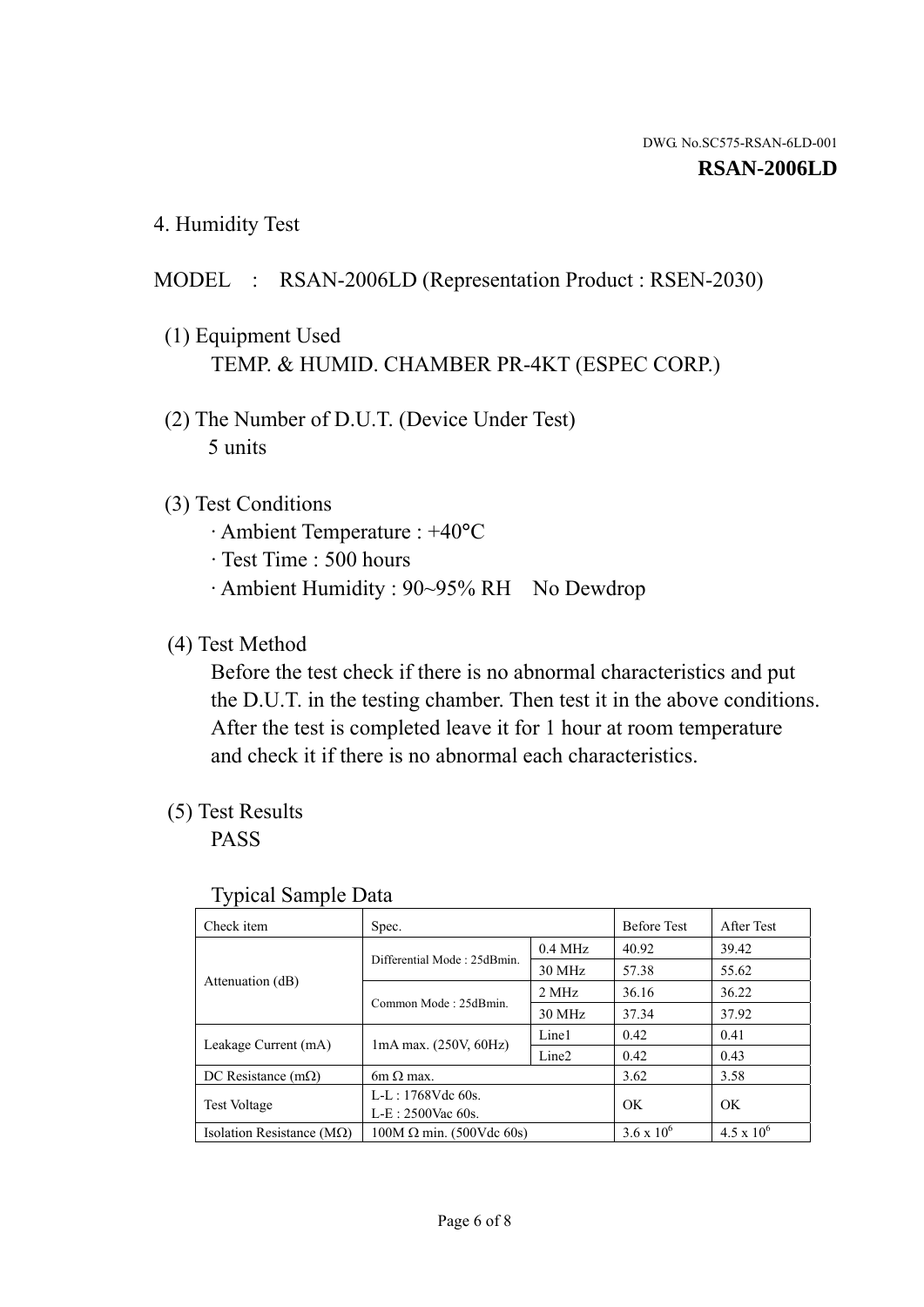5. High Temperature Resistance Test

## MODEL : RSAN-2006LD (Representation Product : RSEN-2060)

- (1) Equipment Used TEMPERATURE CHAMBER PHH-300 ( ESPEC CORP.)
- (2) The Number of D.U.T. (Device Under Test) 5 units
- (3) Test Conditions
	- · Ambient Temperature : +55°C
	- · Test Time : 500 hours
	- · Operating : DC 60A
- (4) Test Method

 Before the test check if there is no abnormal characteristics and put the D.U.T. in the testing chamber. Then test it in the above conditions. After the test is completed leave it for 1 hour at room temperature and check it if there is no abnormal each characteristics.

(5) Test Results

PASS

| J 1                                |                                 |                   |                     |                     |
|------------------------------------|---------------------------------|-------------------|---------------------|---------------------|
| Check item                         | Spec.                           |                   | <b>Before Test</b>  | After Test          |
|                                    | Differential Mode: 25dBmin.     | $0.2$ MHz         | 57.86               | 58.52               |
|                                    |                                 | 30 MHz            | 52.04               | 51.94               |
| Attenuation (dB)                   | Common Mode: 25dBmin.           | 2 MHz             | 35.90               | 36.04               |
|                                    |                                 | 30 MHz            | 26.60               | 27.62               |
| Leakage Current (mA)               | $1mA$ max. $(250V, 60Hz)$       | Line1             | 0.45                | 0.46                |
|                                    |                                 | Line <sub>2</sub> | 0.46                | 0.46                |
| DC Resistance $(m\Omega)$          | $3m \Omega$ max.                |                   | 2.22                | 2.24                |
| <b>Test Voltage</b>                | $L-L: 1768Vdc$ 60s.             |                   | OK                  | OK                  |
|                                    | $L-E: 2500$ Vac 60s.            |                   |                     |                     |
| Isolation Resistance ( $M\Omega$ ) | $100M \Omega$ min. (500Vdc 60s) |                   | $4.1 \times 10^{6}$ | $4.6 \times 10^{6}$ |

#### Typical Sample Data